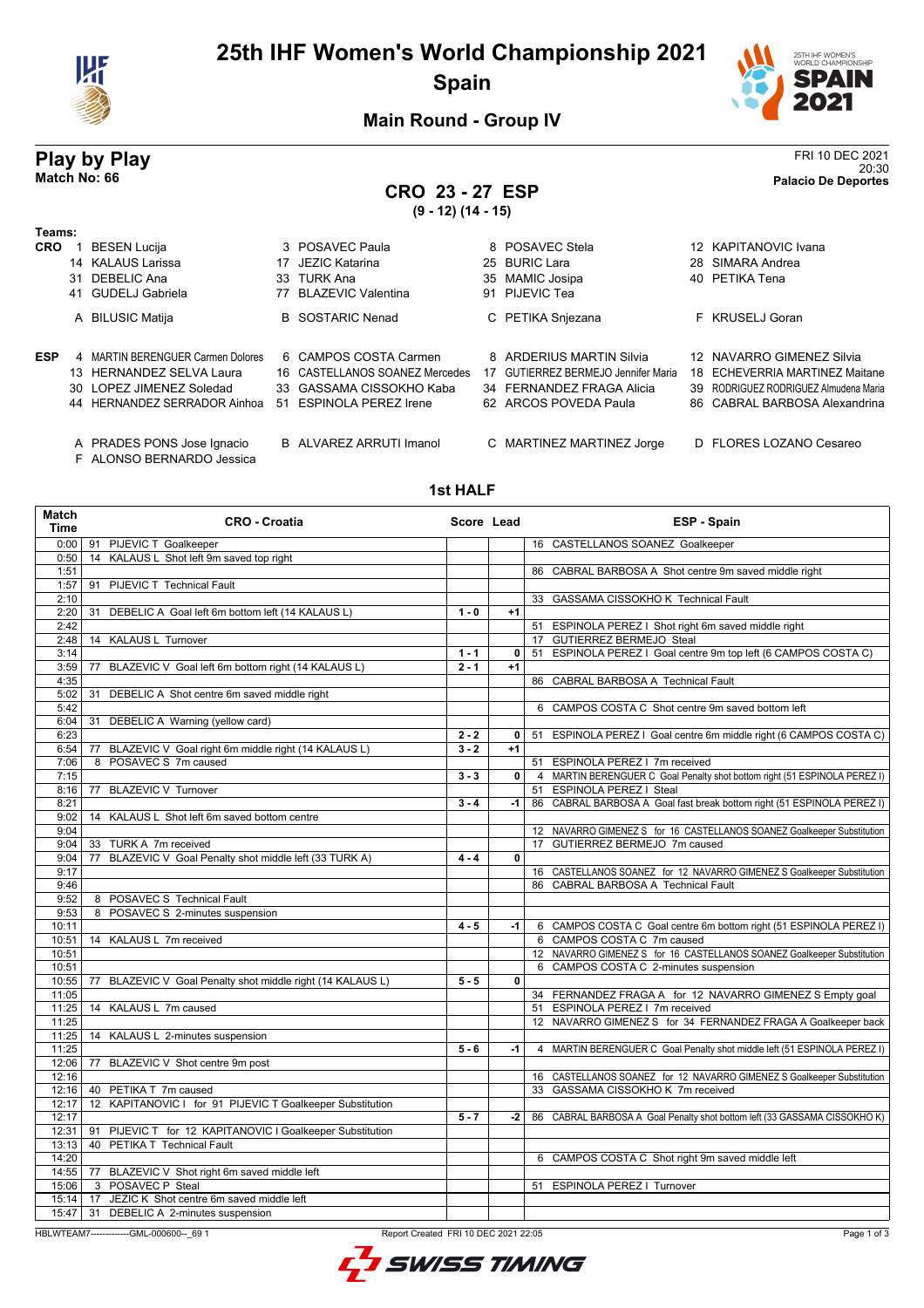



## **Main Round - Group IV**

# **Play by Play** FRI 10 DEC 2021

20:30 **Match No: 66 Palacio De Deportes**

#### **CRO 23 - 27 ESP (9 - 12) (14 - 15)**

#### **1st HALF**

| 16:08<br>$5 - 8$<br>$-3$<br>16:22<br>Team timeout<br>POSAVEC S Technical Fault<br>17:21<br>8<br>17:32<br>$5 - 9$<br>-4<br>14 KALAUS L Turnover<br>6 CAMPOS COSTA C Steal<br>18:12<br>86 CABRAL BARBOSA A Shot right 9m missed<br>18:51<br>8 POSAVEC S 7m received<br>33 GASSAMA CISSOKHO K 7m caused<br>19:29<br>12 NAVARRO GIMENEZ S for 16 CASTELLANOS SOANEZ Goalkeeper Substitution<br>19:33<br>BLAZEVIC V Goal Penalty shot middle right (8 POSAVEC S)<br>$6 - 9$<br>19:33<br>77<br>$-3$<br>16 CASTELLANOS SOANEZ for 12 NAVARRO GIMENEZ S Goalkeeper Substitution<br>19:44<br>20:30<br>17 GUTIERREZ BERMEJO Technical Fault<br>14 KALAUS L Shot left 6m missed<br>21:18<br>22:04<br>39 RODRIGUEZ RODRIGUE Technical Fault<br>22:13<br>JEZIC K Shot right 6m missed<br>17<br>22:56<br>$6 - 10$<br>-4<br>17 JEZIC K Shot centre 6m saved top centre<br>23:34<br>23:49<br>Team timeout<br>62 ARCOS POVEDA P Technical Fault<br>24:08<br>DEBELIC A Goal fast break top right (91 PIJEVIC T)<br>$7 - 10$<br>$-3$<br>24:14<br>31 | ESP - Spain<br>Score Lead                                              |  | <b>CRO - Croatia</b> | <b>Match</b><br><b>Time</b> |
|----------------------------------------------------------------------------------------------------------------------------------------------------------------------------------------------------------------------------------------------------------------------------------------------------------------------------------------------------------------------------------------------------------------------------------------------------------------------------------------------------------------------------------------------------------------------------------------------------------------------------------------------------------------------------------------------------------------------------------------------------------------------------------------------------------------------------------------------------------------------------------------------------------------------------------------------------------------------------------------------------------------------------------|------------------------------------------------------------------------|--|----------------------|-----------------------------|
|                                                                                                                                                                                                                                                                                                                                                                                                                                                                                                                                                                                                                                                                                                                                                                                                                                                                                                                                                                                                                                  | 51 ESPINOLA PEREZ I Goal right 6m bottom right (86 CABRAL BARBOSA A)   |  |                      |                             |
|                                                                                                                                                                                                                                                                                                                                                                                                                                                                                                                                                                                                                                                                                                                                                                                                                                                                                                                                                                                                                                  |                                                                        |  |                      |                             |
|                                                                                                                                                                                                                                                                                                                                                                                                                                                                                                                                                                                                                                                                                                                                                                                                                                                                                                                                                                                                                                  |                                                                        |  |                      |                             |
|                                                                                                                                                                                                                                                                                                                                                                                                                                                                                                                                                                                                                                                                                                                                                                                                                                                                                                                                                                                                                                  | 86 CABRAL BARBOSA A Goal left 6m middle right (6 CAMPOS COSTA C)       |  |                      |                             |
|                                                                                                                                                                                                                                                                                                                                                                                                                                                                                                                                                                                                                                                                                                                                                                                                                                                                                                                                                                                                                                  |                                                                        |  |                      |                             |
|                                                                                                                                                                                                                                                                                                                                                                                                                                                                                                                                                                                                                                                                                                                                                                                                                                                                                                                                                                                                                                  |                                                                        |  |                      |                             |
|                                                                                                                                                                                                                                                                                                                                                                                                                                                                                                                                                                                                                                                                                                                                                                                                                                                                                                                                                                                                                                  |                                                                        |  |                      |                             |
|                                                                                                                                                                                                                                                                                                                                                                                                                                                                                                                                                                                                                                                                                                                                                                                                                                                                                                                                                                                                                                  |                                                                        |  |                      |                             |
|                                                                                                                                                                                                                                                                                                                                                                                                                                                                                                                                                                                                                                                                                                                                                                                                                                                                                                                                                                                                                                  |                                                                        |  |                      |                             |
|                                                                                                                                                                                                                                                                                                                                                                                                                                                                                                                                                                                                                                                                                                                                                                                                                                                                                                                                                                                                                                  |                                                                        |  |                      |                             |
|                                                                                                                                                                                                                                                                                                                                                                                                                                                                                                                                                                                                                                                                                                                                                                                                                                                                                                                                                                                                                                  |                                                                        |  |                      |                             |
|                                                                                                                                                                                                                                                                                                                                                                                                                                                                                                                                                                                                                                                                                                                                                                                                                                                                                                                                                                                                                                  |                                                                        |  |                      |                             |
|                                                                                                                                                                                                                                                                                                                                                                                                                                                                                                                                                                                                                                                                                                                                                                                                                                                                                                                                                                                                                                  |                                                                        |  |                      |                             |
|                                                                                                                                                                                                                                                                                                                                                                                                                                                                                                                                                                                                                                                                                                                                                                                                                                                                                                                                                                                                                                  |                                                                        |  |                      |                             |
|                                                                                                                                                                                                                                                                                                                                                                                                                                                                                                                                                                                                                                                                                                                                                                                                                                                                                                                                                                                                                                  | 44 HERNANDEZ SERRADOR Goal left 6m middle left (34 FERNANDEZ FRAGA A)  |  |                      |                             |
|                                                                                                                                                                                                                                                                                                                                                                                                                                                                                                                                                                                                                                                                                                                                                                                                                                                                                                                                                                                                                                  |                                                                        |  |                      |                             |
|                                                                                                                                                                                                                                                                                                                                                                                                                                                                                                                                                                                                                                                                                                                                                                                                                                                                                                                                                                                                                                  |                                                                        |  |                      |                             |
|                                                                                                                                                                                                                                                                                                                                                                                                                                                                                                                                                                                                                                                                                                                                                                                                                                                                                                                                                                                                                                  |                                                                        |  |                      |                             |
|                                                                                                                                                                                                                                                                                                                                                                                                                                                                                                                                                                                                                                                                                                                                                                                                                                                                                                                                                                                                                                  |                                                                        |  |                      |                             |
| 34 FERNANDEZ FRAGA A Technical Fault<br>24:48                                                                                                                                                                                                                                                                                                                                                                                                                                                                                                                                                                                                                                                                                                                                                                                                                                                                                                                                                                                    |                                                                        |  |                      |                             |
| 24:52<br>33 TURK A Goal fast break top left (17 JEZIC K)<br>$8 - 10$<br>$-2$                                                                                                                                                                                                                                                                                                                                                                                                                                                                                                                                                                                                                                                                                                                                                                                                                                                                                                                                                     |                                                                        |  |                      |                             |
| 25:47<br>$8 - 11$<br>$-3$                                                                                                                                                                                                                                                                                                                                                                                                                                                                                                                                                                                                                                                                                                                                                                                                                                                                                                                                                                                                        | 44 HERNANDEZ SERRADOR Goal right 6m bottom left (34 FERNANDEZ FRAGA A) |  |                      |                             |
| 14 KALAUS L 7m received<br>4 MARTIN BERENGUER C 7m caused<br>26:28                                                                                                                                                                                                                                                                                                                                                                                                                                                                                                                                                                                                                                                                                                                                                                                                                                                                                                                                                               |                                                                        |  |                      |                             |
| 26:36                                                                                                                                                                                                                                                                                                                                                                                                                                                                                                                                                                                                                                                                                                                                                                                                                                                                                                                                                                                                                            | 12 NAVARRO GIMENEZ S for 16 CASTELLANOS SOANEZ Goalkeeper Substitution |  |                      |                             |
| $9 - 11$<br>BLAZEVIC V Goal Penalty shot middle right (14 KALAUS L)<br>$-2$<br>26:36<br>77                                                                                                                                                                                                                                                                                                                                                                                                                                                                                                                                                                                                                                                                                                                                                                                                                                                                                                                                       |                                                                        |  |                      |                             |
| 26:48                                                                                                                                                                                                                                                                                                                                                                                                                                                                                                                                                                                                                                                                                                                                                                                                                                                                                                                                                                                                                            | 16 CASTELLANOS SOANEZ for 12 NAVARRO GIMENEZ S Goalkeeper Substitution |  |                      |                             |
| 33 TURK A 7m caused<br>62 ARCOS POVEDA P 7m received<br>27:02                                                                                                                                                                                                                                                                                                                                                                                                                                                                                                                                                                                                                                                                                                                                                                                                                                                                                                                                                                    |                                                                        |  |                      |                             |
| 12 KAPITANOVIC I for 91 PIJEVIC T Goalkeeper Substitution<br>27:09                                                                                                                                                                                                                                                                                                                                                                                                                                                                                                                                                                                                                                                                                                                                                                                                                                                                                                                                                               |                                                                        |  |                      |                             |
| 27:09<br>34 FERNANDEZ FRAGA A Penalty shot missed                                                                                                                                                                                                                                                                                                                                                                                                                                                                                                                                                                                                                                                                                                                                                                                                                                                                                                                                                                                |                                                                        |  |                      |                             |
| PIJEVIC T for 12 KAPITANOVIC I Goalkeeper Substitution<br>27:28<br>91                                                                                                                                                                                                                                                                                                                                                                                                                                                                                                                                                                                                                                                                                                                                                                                                                                                                                                                                                            |                                                                        |  |                      |                             |
| BLAZEVIC V Shot centre 9m blocked<br>77<br>51 ESPINOLA PEREZ   Block<br>28:16                                                                                                                                                                                                                                                                                                                                                                                                                                                                                                                                                                                                                                                                                                                                                                                                                                                                                                                                                    |                                                                        |  |                      |                             |
| 34 FERNANDEZ FRAGA A Goal breakthrough bottom left<br>29:03<br>$9 - 12$<br>-3                                                                                                                                                                                                                                                                                                                                                                                                                                                                                                                                                                                                                                                                                                                                                                                                                                                                                                                                                    |                                                                        |  |                      |                             |
| 3 POSAVEC P Shot left wing saved top left<br>29:36                                                                                                                                                                                                                                                                                                                                                                                                                                                                                                                                                                                                                                                                                                                                                                                                                                                                                                                                                                               |                                                                        |  |                      |                             |
| BLAZEVIC V Shot centre 9m missed<br>29:59<br>77                                                                                                                                                                                                                                                                                                                                                                                                                                                                                                                                                                                                                                                                                                                                                                                                                                                                                                                                                                                  |                                                                        |  |                      |                             |

#### **2nd HALF**

| <b>Match</b><br><b>Time</b> | <b>CRO - Croatia</b>                                                            | Score Lead |      | <b>ESP - Spain</b>                                                        |
|-----------------------------|---------------------------------------------------------------------------------|------------|------|---------------------------------------------------------------------------|
| 30:00                       | 91 PIJEVIC T Goalkeeper                                                         |            |      | 16 CASTELLANOS SOANEZ Goalkeeper                                          |
| 30:36                       |                                                                                 | $9 - 13$   | $-4$ | 86 CABRAL BARBOSA A Goal left 9m bottom right (34 FERNANDEZ FRAGA A)      |
| 31:27                       | PETIKA T Shot left 6m blocked<br>40                                             |            |      | 51 ESPINOLA PEREZ   Block                                                 |
| 31:33                       | BLAZEVIC V Shot centre 6m saved middle right<br>77                              |            |      |                                                                           |
| 31:42                       |                                                                                 | $9 - 14$   | -5   | 51 ESPINOLA PEREZ I Goal right 6m bottom right (34 FERNANDEZ FRAGA A)     |
| 32:28                       |                                                                                 |            |      | 44 HERNANDEZ SERRADOR 2-minutes suspension                                |
| 32:49                       | 33 TURK A Goal right 6m top left (8 POSAVEC S)                                  | $10 - 14$  | $-4$ |                                                                           |
| 32:56                       |                                                                                 |            |      | 33 GASSAMA CISSOKHO K for 16 CASTELLANOS SOANEZ Empty goal                |
| 33:27                       |                                                                                 |            |      | 16 CASTELLANOS SOANEZ for 18 ECHEVERRIA MARTINE Goalkeeper back           |
| 33:26                       |                                                                                 | $10 - 15$  | -5   | 30 LOPEZ JIMENEZ S Goal left wing bottom right (34 FERNANDEZ FRAGA A)     |
| 33:58                       | 14 KALAUS L Goal breakthrough middle left                                       | $11 - 15$  | $-4$ |                                                                           |
| 34:10                       |                                                                                 |            |      | 18 ECHEVERRIA MARTINE for 16 CASTELLANOS SOANEZ Empty goal                |
| 34:32                       |                                                                                 |            |      | 33 GASSAMA CISSOKHO K Technical Fault                                     |
| 34:38                       |                                                                                 |            |      | 16 CASTELLANOS SOANEZ for 44 HERNANDEZ SERRADOR Goalkeeper back           |
| 34:35                       | 14 KALAUS L Goal empty goal middle centre                                       | $12 - 15$  | $-3$ |                                                                           |
| 35:06                       |                                                                                 |            |      | 51 ESPINOLA PEREZ I Shot left 9m saved middle right                       |
| 35:42                       | DEBELIC A Shot centre 6m saved middle centre<br>31                              |            |      |                                                                           |
| 36:26                       | 14 KALAUS L Shot centre 6m blocked                                              |            |      | 33 GASSAMA CISSOKHO K Block                                               |
| 36:32                       |                                                                                 | $12 - 16$  | $-4$ | 30 LOPEZ JIMENEZ S Goal fast break bottom right (33 GASSAMA CISSOKHO K)   |
| 36:57                       | 8 POSAVEC S Turnover                                                            |            |      | 62 ARCOS POVEDA P Steal                                                   |
| 37:27                       | DEBELIC A 7m caused<br>31                                                       |            |      | 34 FERNANDEZ FRAGA A 7m received                                          |
| 37:34                       | 12 KAPITANOVIC I for 91 PIJEVIC T Goalkeeper Substitution                       |            |      |                                                                           |
| 37:34                       |                                                                                 | $12 - 17$  | -5   | 4 MARTIN BERENGUER C Goal Penalty shot middle left (34 FERNANDEZ FRAGA A) |
| 37:42                       | Team timeout                                                                    |            |      |                                                                           |
| 38:14                       | DEBELIC A Goal right 6m top centre (77 BLAZEVIC V)<br>31                        | $13 - 17$  | -4   |                                                                           |
| 38:25                       |                                                                                 |            |      | 34 FERNANDEZ FRAGA A Shot right 6m saved bottom right                     |
| 38:33                       | DEBELIC A 7m received<br>31                                                     |            |      | 51 ESPINOLA PEREZ   7m caused                                             |
| 38:33                       |                                                                                 |            |      | 51 ESPINOLA PEREZ   2-minutes suspension                                  |
| 38:33                       | BLAZEVIC V Goal Penalty shot bottom right (31 DEBELIC A)<br>77                  | $14 - 17$  | $-3$ |                                                                           |
| 38:50                       |                                                                                 |            |      | 39 RODRIGUEZ RODRIGUE for 16 CASTELLANOS SOANEZ Empty goal                |
|                             | HBLWTEAM7-------------GML-000600-- 69 1<br>Report Created FRI 10 DEC 2021 22:05 |            |      | Page 2 of 3                                                               |